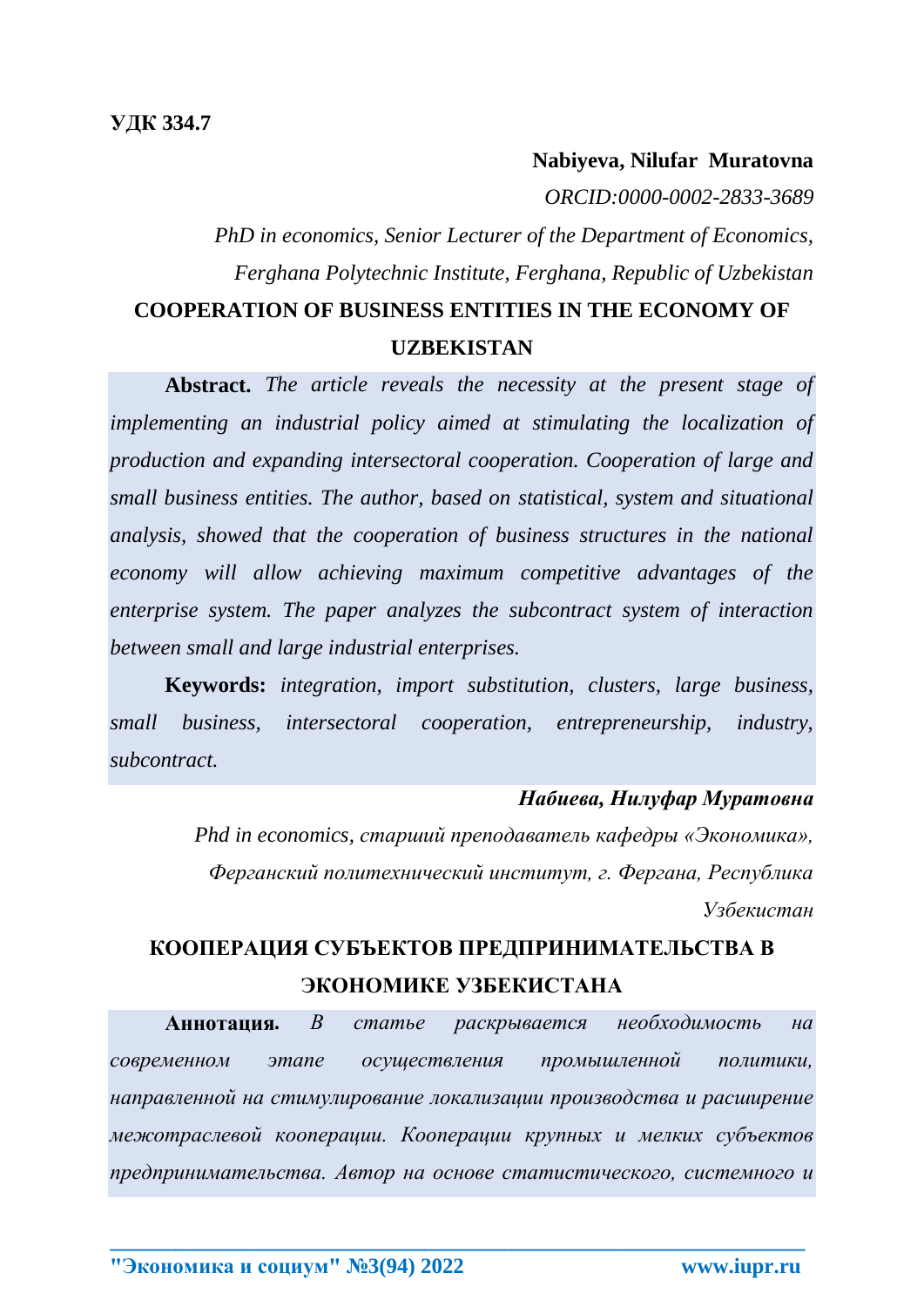*ситуационного анализа показал, что кооперация предпринимательских структур в национальной экономике позволит добиться максимальных конкурентных преимуществ системы предприятий. В работе проанализирована субконтрактная система взаимодействия малых и крупных предприятий промышленности.*

*Ключевые слова: интеграция, импортозамещение, кластеры, крупных бизнес, малый бизнес, межотраслевая кооперация, предпринимательство, промышленность, субконтракт.*

Introduction. In the Strategy of Actions on the five priority areas of development of Uzbekistan in 2017-2021, approved by the Decree of the President of the Republic of Uzbekistan Sh. M. Mirziyoyev of February 7, 2017 of Uzbekistan, in order to increase the competitiveness of the national economy by deepening structural transformations, modernization and diversification of its leading industries, sets the task of continuing the policy of stimulating the localization of production and import substitution, primarily consumer goods and components, expanding intersectoral industrial cooperation [1]. Taking into account the importance of this issue, in 2019, resolutions were adopted aimed at developing industrial cooperation [2] and "creating a unified system for localization of industrial production in the republic, accelerating localization processes in industries and regions, mastering the production of components, spare parts and materials through the full and efficient use of production capacities, as well as expanding cooperative ties in industry and optimizing the volume of imports" [3]. Intersectoral industrial cooperation is an effective and modern method that allows the country's enterprises to achieve high production efficiency through the rational use of installed capacities, better use of available resources, and contributes to employment growth. This contributes to the improvement of the social situation, primarily in rural areas and in small towns. The most important and integral factor in ensuring industrial growth is the expansion of intersectoral industrial cooperation, including between large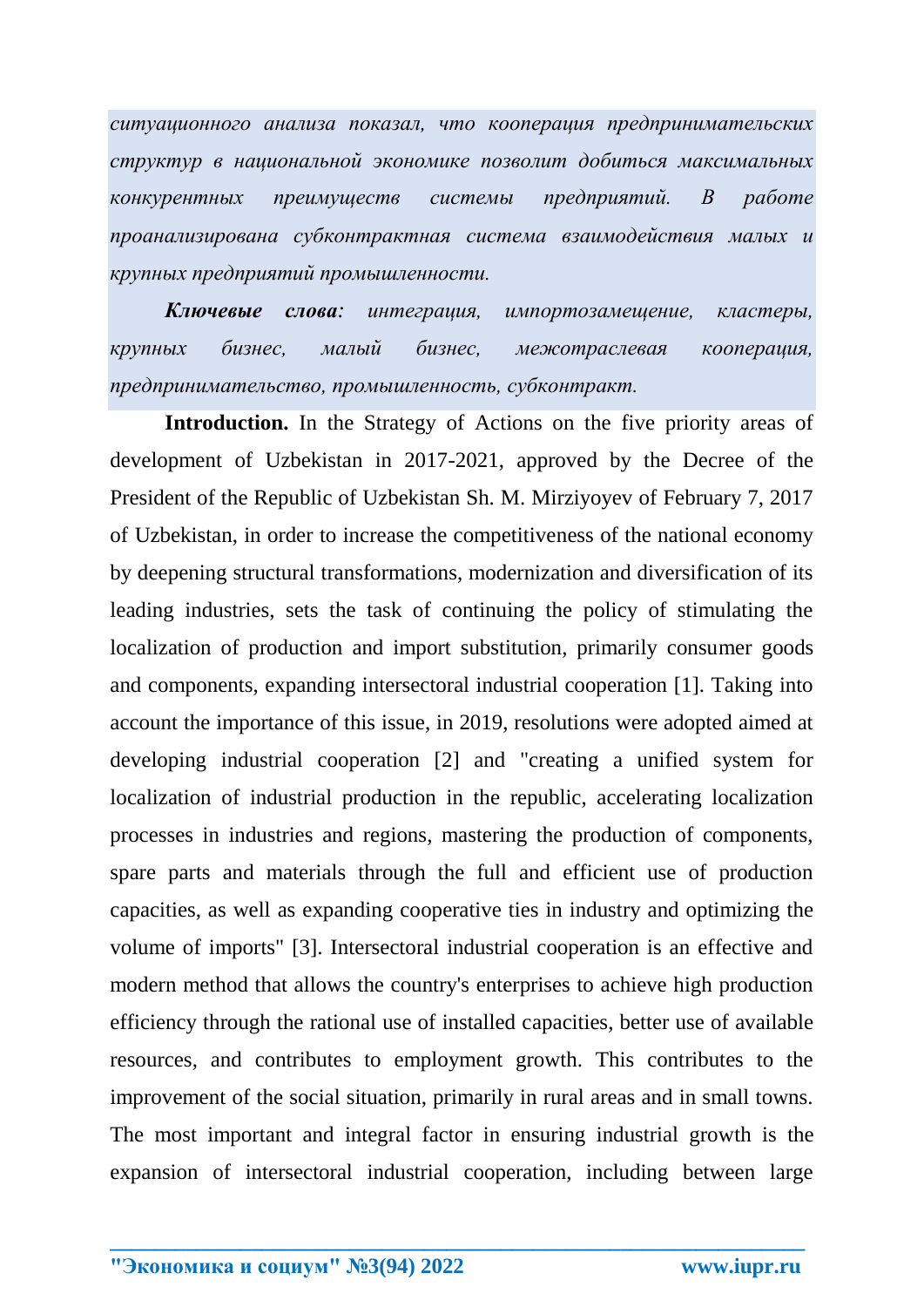enterprises of the republic and small businesses and private entrepreneurship, the deepening of production localization processes, the creation of production facilities based on local raw materials that ensure import substitution and saturation of the domestic market with necessary consumer goods, medicines, industrial and technical products, components and materials. The 2020 coronavirus pandemic has exposed many problems in the global economy. For a huge number of industrial enterprises around the world, the closure of borders and the collapse of logistics chains have led to disruptions in the supply of key elements and components. As a result, many countries are moving away from a significant focus on the import component, expanding their own production of products that are acutely important for the domestic market. Uzbekistan has been implementing its own programs for localization and the formation of cooperation chains between large local industries and small businesses for a long time to create import substitution mechanisms. In total, 680 enterprises took part in the Localization Program in 2020, the volume of production of localized products for 1427 projects amounted to 15335.3 billion rubles. sum, products worth \$ 192.9 million were sold for export and new jobs were created – 7697 units. The main volume of production (53.0%) and export (60.4%) of localized products was provided by industrial enterprises of republican subordination. Regional enterprises, which created 68.9% of all jobs, participated in the implementation of 67.3% of localization projects.

**Research methodology.** The methodological basis of the study was the views on entrepreneurship of such authors as J. Galbraith, P. Drucker, A. Marshall, B. Santo, K. Tateisi, A. Hosking, J. Schumpeter, etc. Among the most important studies that cover certain aspects of small business development in the CIS, it should be noted such authors as T. Alimova, B. Anikin, A. Blinov, A. Busygin, E. Buchwald, V. Buyanov, D. Zemlyakov, S. Kalendzhyan, G. Kleiner, K.I. Kurpayanidi, M. Lapusta. The works of A. Akhmedieva, U. Validzhanova, M.A. Ikramov, O. Ismailov, L. Ishmukhamedova, K.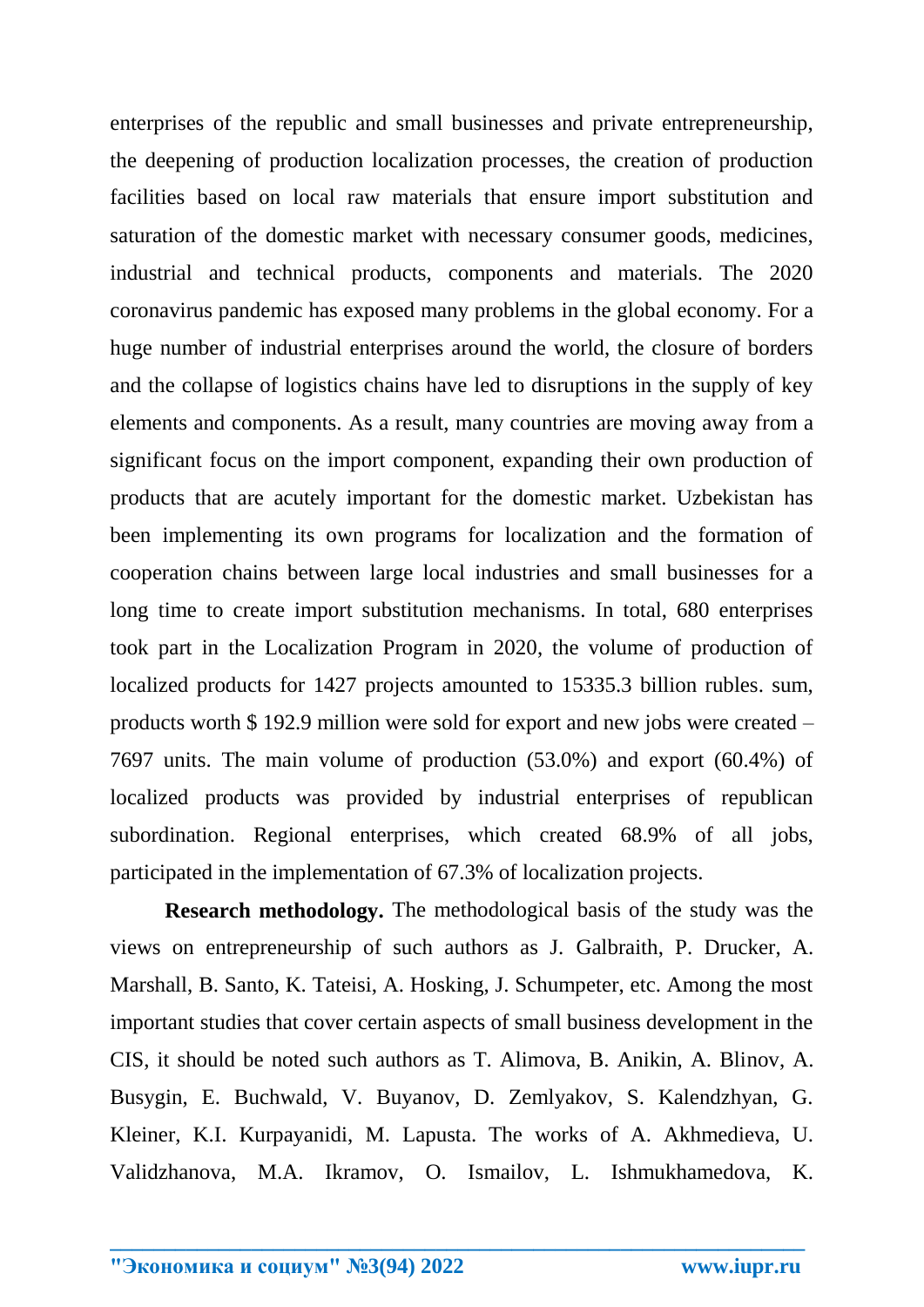Kurpayanidi, N. Makhmudov, S. Salaev, I. Tursunov, M. Tursunkhodzhaev, E. Ergashev, M. Eshov and others were devoted directly to the development of small business and private entrepreneurship [6-44]. The study used statistical methods, empirical, system and situational analysis

**Results and discussion.** Considering the trends in the development of small business in Uzbekistan, it can be revealed that the share of small business in GDP in January-December 2020, the share of small business in GDP was 53.9 % (54.2% in January-December 2019). This decrease is explained by an increase in the share of large enterprises in the GDP structure. In the regional context, the largest share of small entrepreneurship (business) in GRP falls on the Jizzakh (82.7%), Surkhandarya (77.1%), Khorezm (75.3%), Bukhara (74.7 %) and Samarkand (73.9 %) regions. In the Navoi region, this indicator remains low and is equal to 25.5 %. In January-December 2020, the share of small businesses in the total volume of industrial production amounted to 27.5 %. In the regional context, the largest share of small businesses in the total volume of production was 64.2 in the Jizzakh region%, Namangan - 50.0%, Surkhandarya-47.3%, Ferghana-45.9%, Samarkand-45.5%, Tashkent - 38.7%, Syrdarya-37.3 %, Bukhara-34.8 %, Kashkadarya — 34.7% and Khorezm-29.5% regions. In the Navoi region, the share of small businesses remains low - 6.6%. In January-December 2020, the volume of exports of products (works, services) of small businesses amounted to 3,100. 6 million US dollars, or 20.5% of its total volume.

Currently, small enterprises compensate for the slowness of large ones in the search and implementation of new technological solutions, in the development of new sales markets, in the prompt receipt of advanced innovations. This allows large enterprises to shift some of their risks to small ones. The cooperation of small enterprises with each other and with large enterprises can offset the imperfection of the state policy of supporting small entrepreneurship. But there is another point of view. It lies in the fact that the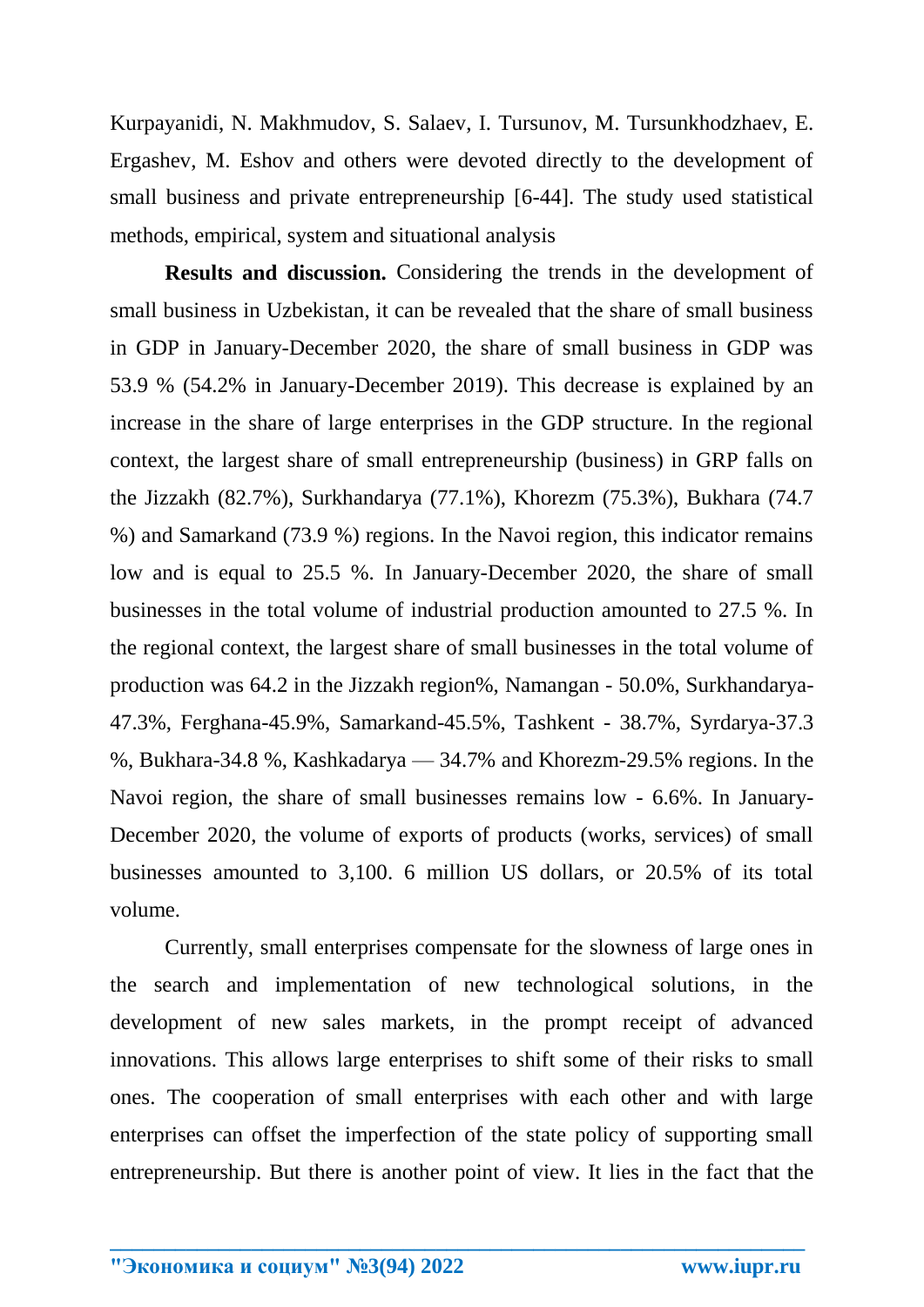dependence of enterprises on each other is a negative aspect. The enterprise must be an independent economic entity [7,22,25,34].

The effective economic development of each economic entity is determined by the combination of its inherent economic resources, the degree of efficiency of their use in the reproduction process and how successful the conditions for economic integration with other industrial enterprises of the region or industry are [8,9,36,38]. The market economy is characterized by a variety of relationships between enterprises in integrated structures, and growing competition pushes economic entities to search for more effective forms of cooperation, stimulates the emergence of integration entities that differ in the ways of interaction and management. The economic stability of small enterprises largely depends on their relationships with larger enterprises. It is safe to say that today small business is most closely connected with large financial companies (banks) and monopoly manufacturers. The modern economic environment requires such interaction, because, as foreign experience shows, it contributes to the development of the business environment. Relations between large and small businesses have passed through a number of stages throughout history. In the conditions of industry and subject specialization, small enterprises often served large ones or produced some products for them, but all their connections passed through the market. Big business was interested only in the price of products produced by small enterprises, and if it was lower than the cost of their own production of these goods, large enterprises bought them. Large enterprises were not interested in the quality of their products [25- 32]. In the economically developed countries of the world, where a balanced state policy of supporting entrepreneurship is aimed at achieving socioeconomic growth, the process of active interaction of small, medium and large businesses is gradually taking place. In addition, in various countries with market economies, a general pattern has emerged, manifested in the most successful development of communities of small and medium-sized enterprises,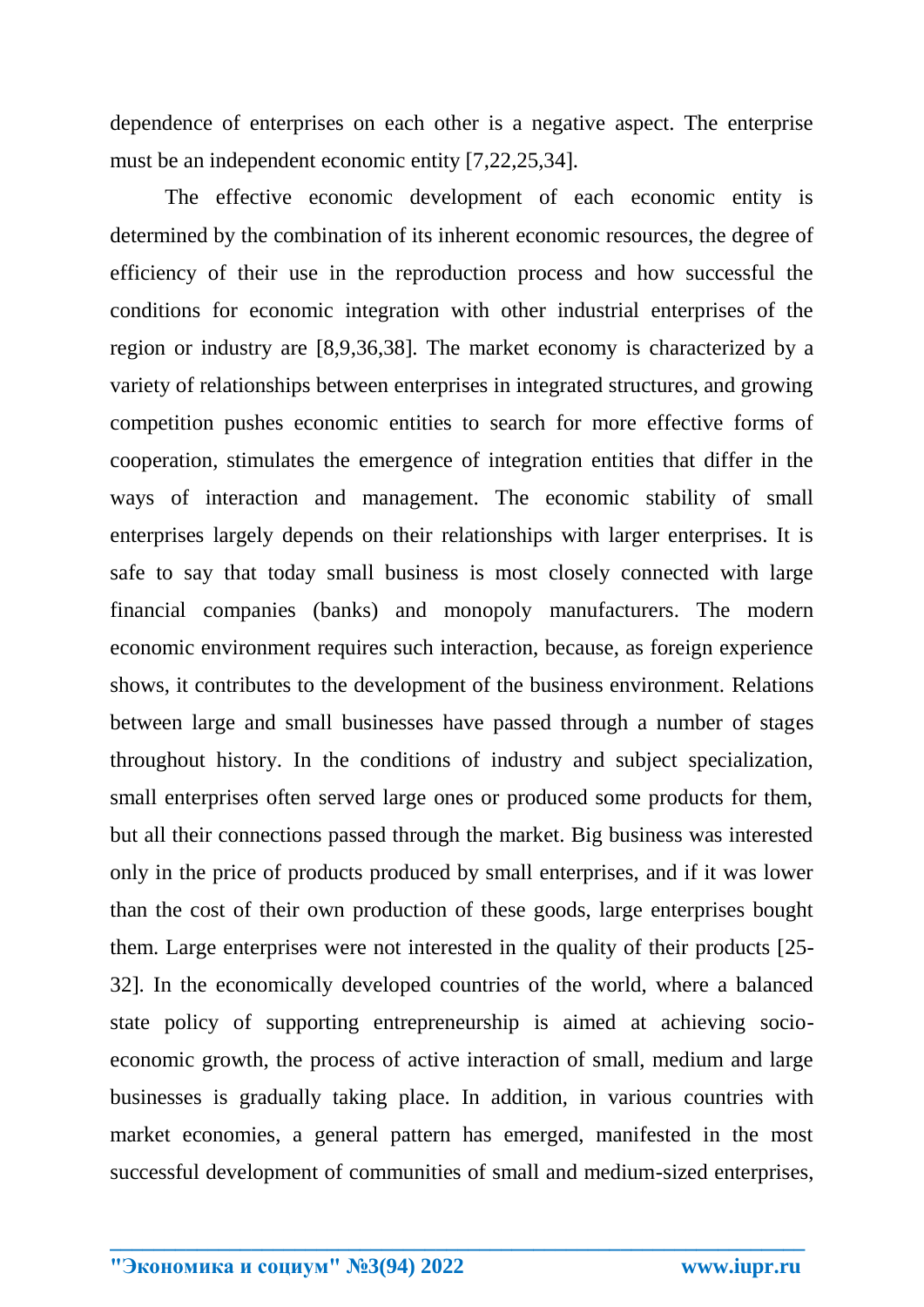grouped around leading large enterprises on the basis of industrial, scientific, technical and economic ties in geographically limited areas.

The integration of industrial enterprises of small and large enterprises allows us to achieve maximum competitive advantages of the corporate system. Using the skills of a partner company in the process of cooperative interaction, commodity producers can with great difficulty get what they find in independent functioning [35-58].

The commonality of forms of cooperation between large and small enterprises is a special segment in the system of external relations of large enterprises. Inter-firm interaction compensates for the lack of certain resources at a particular enterprise by redistributing them, which ensures the continuity of the reproductive economic cycle. When integrating industrial enterprises, the problem of the most effective use of the potential of each industry is solved, that is, there is a synergistic effect of the entire integration education, which is not available with the independent functioning of the integration participants [12- 19].

In countries with developed market economies, an important tool for improving the competitiveness of industrial production is the development of interaction between small and large enterprises using the mechanism of subcontracting (industrial cooperation). The interaction of industrial enterprises with small enterprises allows obtaining significant competitive advantages. Using the skills of a partner company in the process of cooperative interaction, commodity producers can with great difficulty get what they find in independent functioning. Large enterprises are one of the most important elements of the external environment of small business, the importance of which, firstly, is determined by their leading role in the market system, and secondly, large enterprises have a huge potential for supporting small businesses, implemented by various forms of economic integration. Thanks to the flexibility and maneuverability of small businesses, large companies have the opportunity to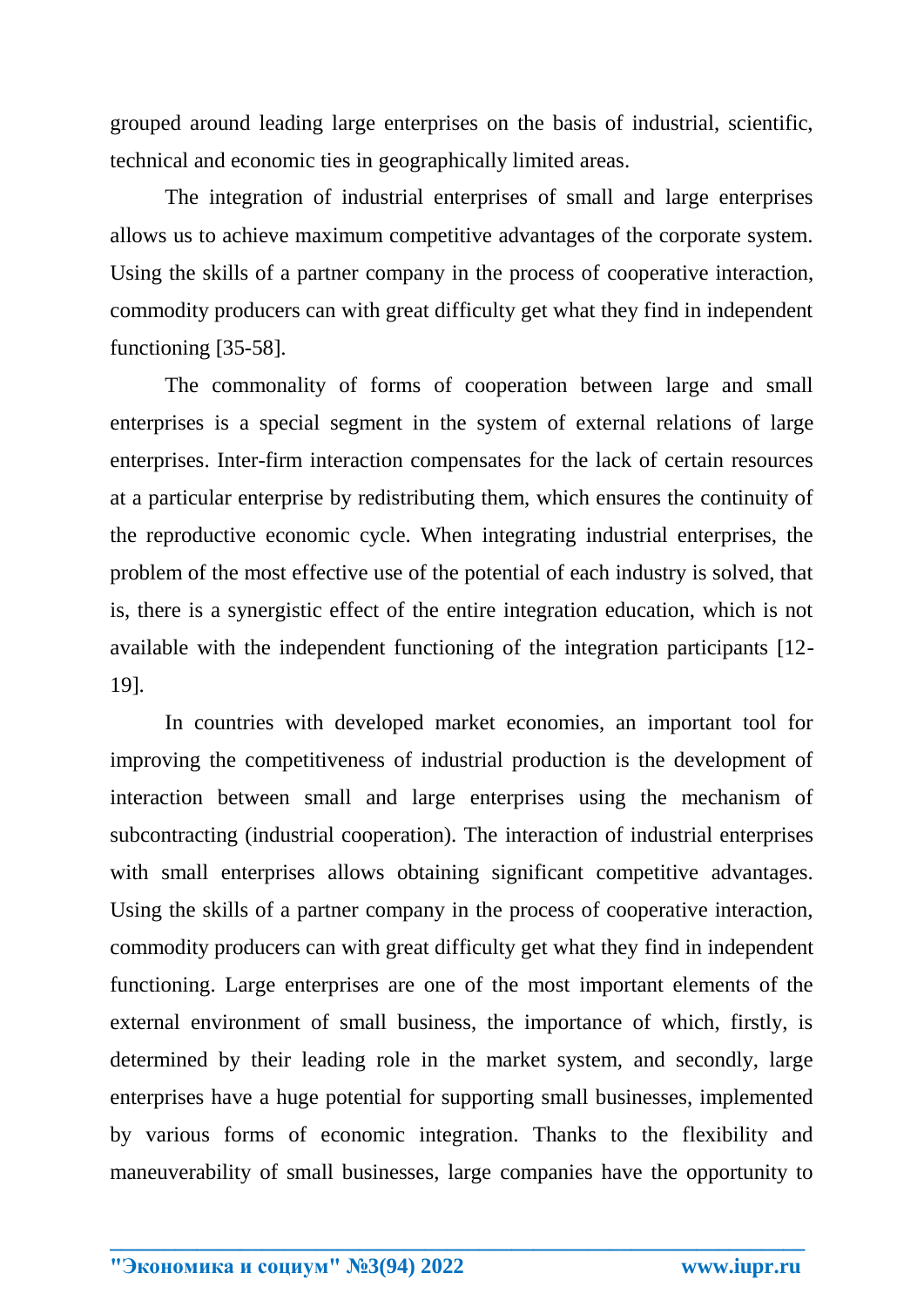increase the efficiency of their production, create new sales channels, master and implement advanced technologies. The interaction of industrial enterprises of small and large businesses allows us to achieve maximum competitive advantages of the corporate system [13,14].

In our opinion, the problems of accelerating the development of entrepreneurship in the manufacturing sector can be solved, first of all, through the cooperative interaction of small and large enterprises. Industrial cooperation allows large companies to increase labor productivity and production efficiency, and small enterprises to load existing equipment with production orders, thereby automatically solving the sales problem. In general, industrial cooperation contributes to the further structural restructuring of the industry's economy, increases the use and competitiveness of enterprises and improves the socioeconomic situation in the region.

In our opinion, the allocation of subcontracts can be considered as a type of industrial cooperation, in which the division of labor is used between the contractor - an assembly plant with the minimum necessary own production facilities (the most profitable production processes that decisively affect the quality of products) and subcontractors - specialized enterprises that produce components, works, services, R & D. Unlike simple supplies of raw materials and components, the organizational system of subcontracting production is characterized by greater strength and reliability of connections, as it is usually accompanied by stable long-term partnerships with a wider range of mutual problems of the general contractor and a specialized subcontractor [54-63]. For this reason, the allocation of subcontracts should be attributed to one of the most effective tools for improving the efficiency of industrial production, with the help of which the contractor company eliminates all non-strategic industries and orders the necessary components from subcontractors. For the contractor, the main advantage of awarding subcontracts is the relatively low cost of small business components and services, since they have lower overhead costs. This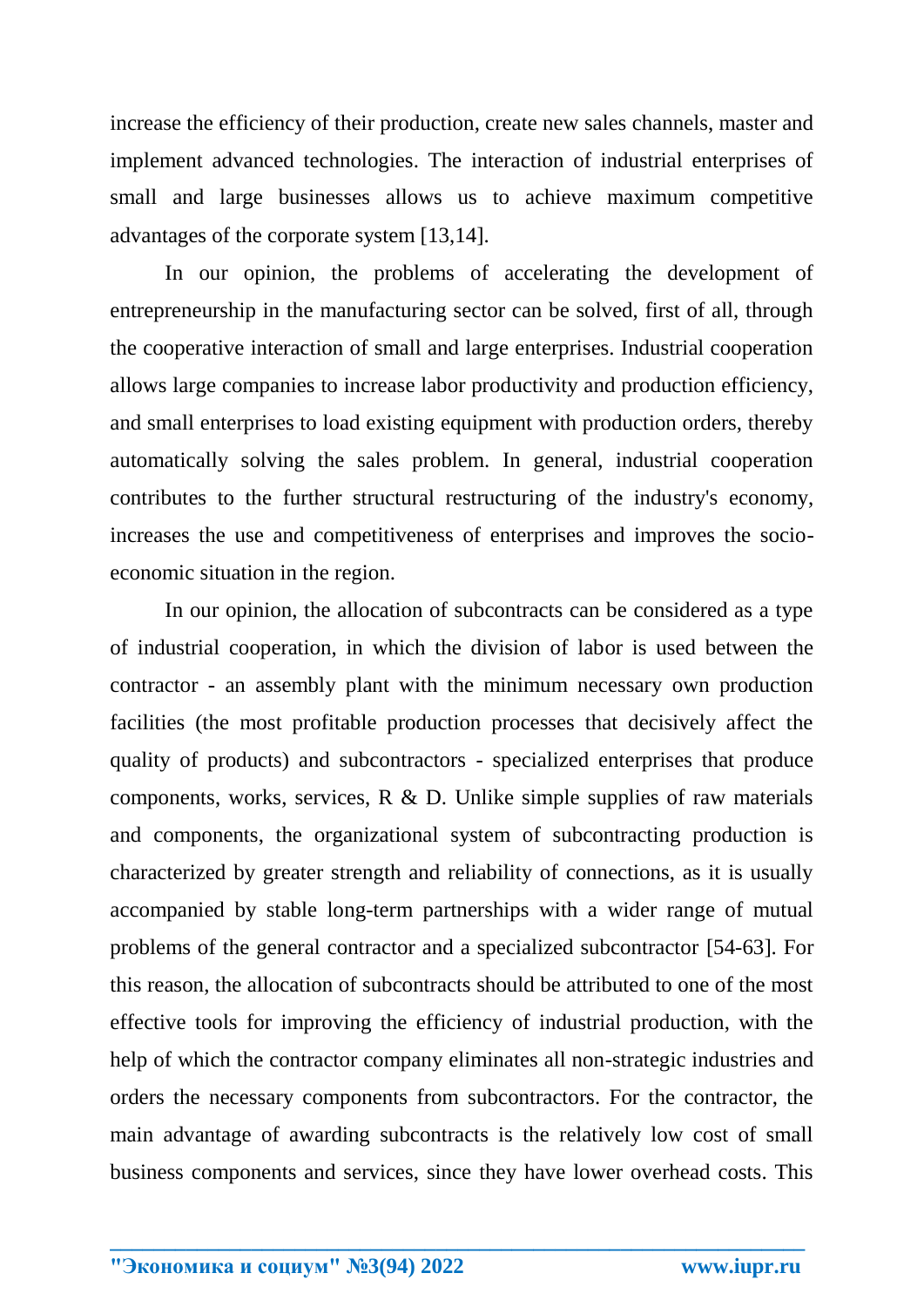reduces the cost of the final product. The contractor is guaranteed the supply of high-quality and compatible products, which allows to reduce inventory to a minimum. In addition, it becomes possible to reduce capital investments in the means of production, save financial resources and reduce managers and labor. Thus, the contractor can optimize the use of its resources, develop new technologies, assist in the production of technically complex and high-tech products, develop new sales channels, etc.

Subcontracting is a modern and effective method of organizing industrial production, based on the interaction of large and small industrial enterprises at all stages of the production cycle according to the principles of long-term, stability, a high degree of responsibility and trust. As a result, it is necessary to develop scientific, methodological and practical recommendations for the formation of a management system for cooperation between large and small industrial enterprises with subcontractors, which will ensure the involvement of their potential in the processes of industrial cooperation and the formation of a stable strategic partnership between them.

A more advanced form of cooperation is industrial clusters, which are a group of geographically localized and interconnected enterprises, suppliers of equipment, components, specialized services, infrastructure, scientific and educational institutions and other organizations that complement each other and strengthen the competitive advantages of individual companies and the cluster as a whole. The interaction of enterprises belonging to the cluster is a symbiosis of cooperation and competition. The development of clusters gives the maximum synergistic effect and provides a favorable environment for attracting investment, introducing new technologies, reducing the cost of production and increasing its competitiveness. In a broad sense, clusters are a means of economic and industrial development of regions. Industrial clusters successfully solve the problem of creating cooperative ties and make an important contribution to the socio-economic development of both regions and the country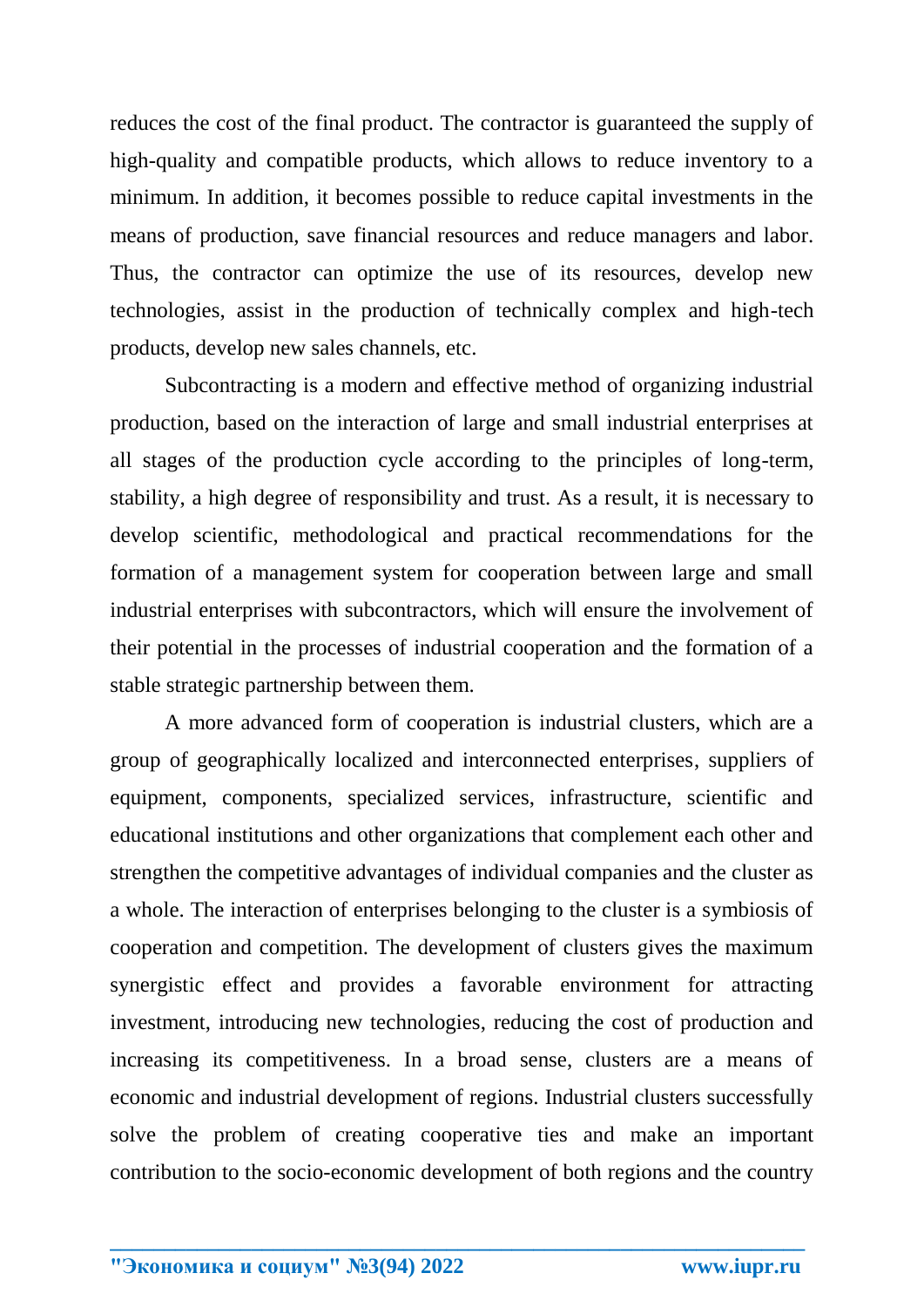as a whole. For the first time in February 2017, the implementation of cluster reform in Uzbekistan was proposed by President Sh. Mirziyoyev during a visit to the Bukhara region as part of the consistent implementation of measures to form market relations between farms and textile industry enterprises. Currently, in Uzbekistan, in addition to cotton textiles, agro-industrial clusters are being created for the production and processing of cereals and other crops, as well as animal husbandry and fish farming products.

**Conclusions.** In conclusion, we note that it is necessary to develop a mechanism for forming a system of managing relations among orders in industry, which includes such elements as setting goals, formulating goals and analyzing factors that determine the possibility of implementing and developing a system of organizing subcontracts for organizing production, as well as creating a mechanism for evaluating the effectiveness of a cooperative for subcontracts. In our opinion, it is necessary to develop a concept of industrial policy taking into account the development of large and small enterprises in the field of industrial production, set state priorities in this area and create a legal framework for the provision of subcontracts.

## **References:**

1. Abdullaev, A. M. & ets. (2018). Activation of foreign economic relations on the basis of innovative development. Practice of Uzbekistan. LAP LAMBERT Academic Publishing, Germany.

2. Abdullayev, A.M. and ets. (2020). Analysis of industrial enterprise management systems: essence, methodology and problems. Journal of critical reviews JCR. 7(14): 1254-1260. Doi:<https://dx.doi.org/10.17605/OSF.IO/E6JFS> 3. Abdullaev, A. M., & Nabieva, N. M. (2021). Marketing strategy as the basis of efficient development of the enterprise. *Theoretical & Applied Science*, (4), 374-379.

4. Akramovich, I. M., & Muratovna, N. N. (2019). Importance of Peculiarities of Services in Management of Enterprises. *Asian Journal of Technology & Management Research [ISSN: 2249–0892]*, *9*(1).

5. Decree of the President of the Republic of Uzbekistan dated 02.02.2020 No. UP-5953 "On the State Program for the implementation of the Action Strategy for the five priority areas of development of the Republic of Uzbekistan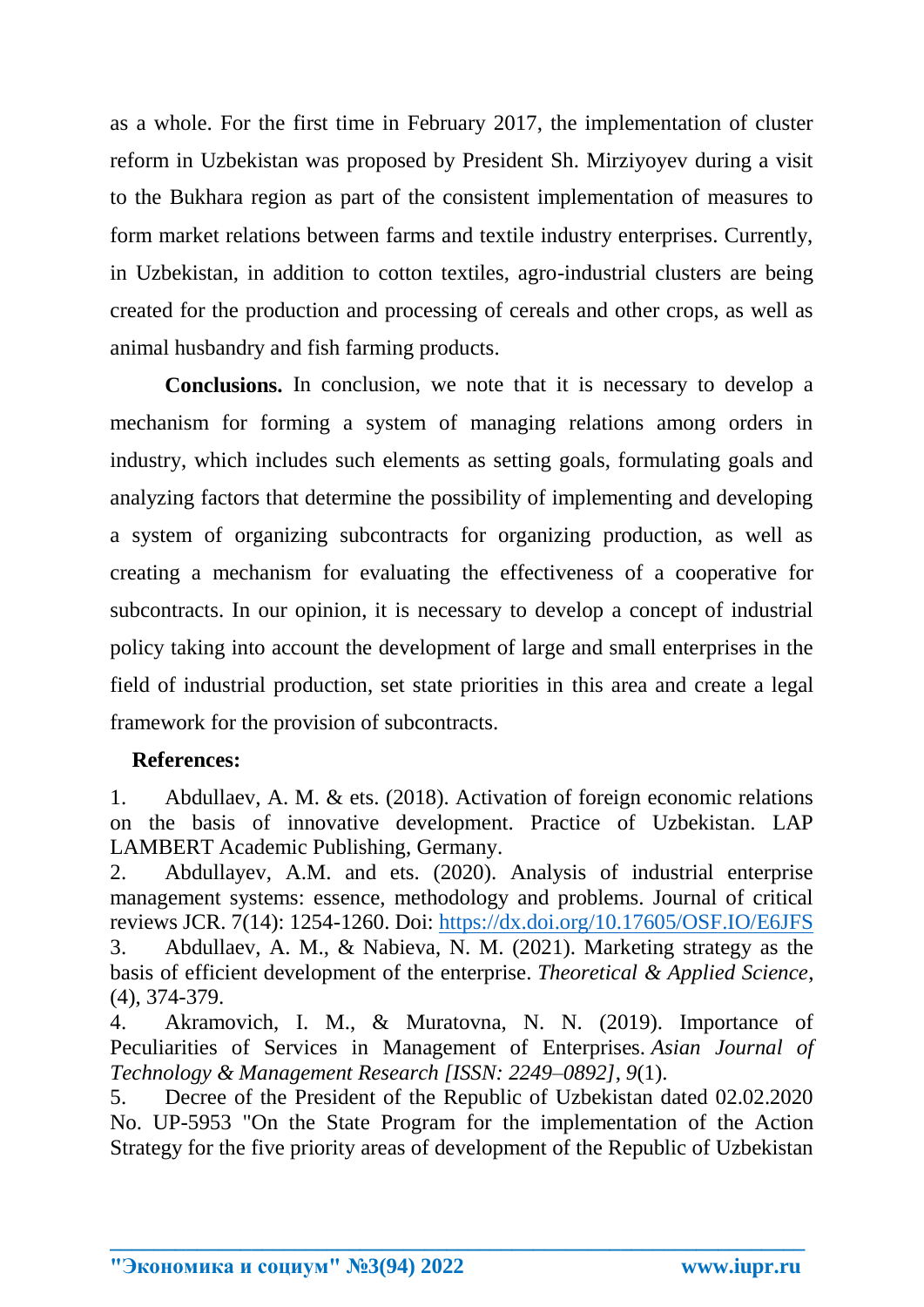in 2017-2021 in the "year of development of science, education and the digital economy"

6. Ferneley, E., & Bell, F. (2006). Using bricolage to integrate business and information technology innovation in SMEs. *Technovation*, *26*(2), 232-241.

7. Ivanovich, K. K. (2020). About some questions of classification of institutional conditions determining the structure of doing business in Uzbekistan. South Asian Journal of Marketing & Management Research, 10(5), 17-28.

8. Ivanovich, K. K. Public Debt And Its Place In The Macroeconomic Policy Of The Republic Of Uzbekistan. EPRA International Journal of Multidisciplinary Research (IJMR), 15, 157.

9. Kurpayanidi, K. (2021). National innovation system as a key factor in the sustainable development of the economy of Uzbekistan. In E3S Web of Conferences (Vol. 258, p. 05026). EDP Sciences. DOI: <https://doi.org/10.1051/e3sconf/202125805026>

10. Kurpayanidi, K. I. (2019). Theoretical basis of management of innovative activity of industrial corporation. ISJ Theoretical & Applied Science, 01 (69), 7- 14. Doi:<https://dx.doi.org/10.15863/TAS.2019.01.69.3>

11. Kurpayanidi, K. I. (2020). Actual problems of implementation of investment industrial entrepreneurial potential. *ISJ Theoretical & Applied Science*, 01 (81), 301-307. Doi:<https://dx.doi.org/10.15863/TAS.2020.01.81.54> 12. Kurpayanidi, K. I. (2020). Some issues of macroeconomic analysis and forecasting of the economy of Uzbekistan. Iqtisodiyot va innovatsion texnologiyalar. Ilmiy elektron jurnali, 2, 100-108.

13. Kurpayanidi, K. I. (2020). To issues of development of entrepreneurship in the regions: theory and practice of Uzbekistan (on the materials of Andizhan region). ISJ Theoretical & Applied Science, 06 (86), 1-10. Doi: <https://dx.doi.org/10.15863/TAS.2020.06.86.1>

14. Kurpayanidi, K. I. (2020). To the problem of doing business in the conditions of the digital economy. ISJ Theoretical & Applied Science, 09 (89), 1-7. Doi:<https://dx.doi.org/10.15863/TAS.2020.09.89.1>

15. Kurpayanidi, K. I. (2021). Financial and economic mechanism and its role in the development of entrepreneurship. ISJ Theoretical & Applied Science, 01 (93), 1-7. Doi:<https://dx.doi.org/10.15863/TAS.2021.01.93.1>

16. Kurpayanidi, K. I. (2021). Stimulation of foreign economic activities of entrepreneurship on the basis of innovative development. ISJ Theoretical & Applied Science, 01 (93), 8-13. Soi: <http://s-o-i.org/1.1/TAS-01-93-2>Doi: <https://dx.doi.org/10.15863/TAS.2021.01.93.2>

17. Kurpayanidi, K. I., & Mukhsinova, S. O. (2021). The problem of optimal distribution of economic resources. ISJ Theoretical & Applied Science, 01 (93), 14-22. Doi:<https://dx.doi.org/10.15863/TAS.2021.01.93.3>

18. Kurpayanidi, K., (2020) About some questions of classification of institutional conditions determining the structure of doing business in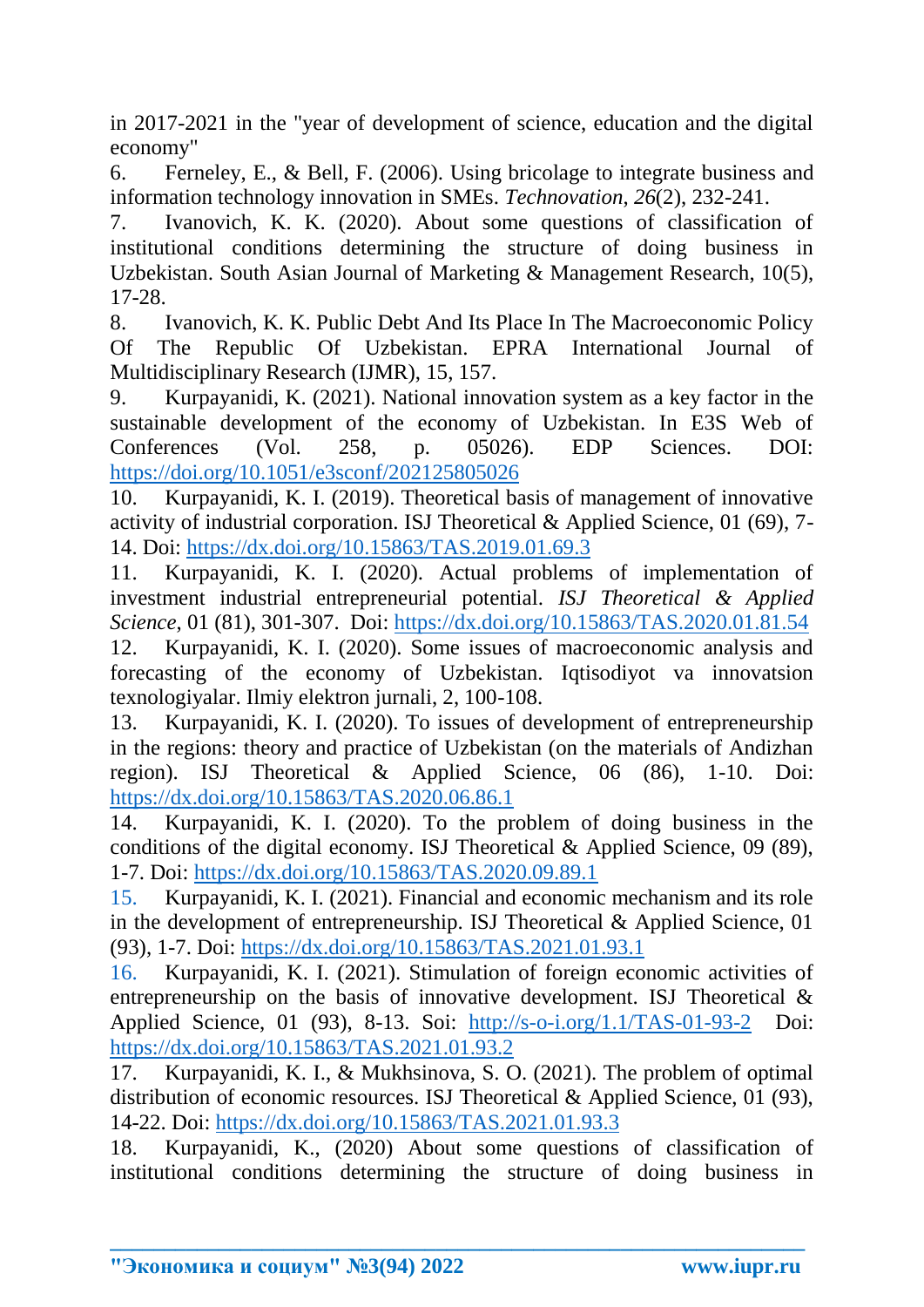Uzbekistan. South Asian Journal of Marketing & Management Research. 5(10). 17-28 pp. Doi:<http://dx.doi.org/10.5958/2249-877X.2020.00029.6>

19. Kurpayanidi, K.I. (2018) "Doing Business 2017" in Uzbekistan: problems and prospects. *Mauritius, Scholar's Press, Germany*. Doi: <https://dx.doi.org/10.13140/RG.2.2.21730.15043>

20. Kurpayanidi, K.I. (2018). Questions of classification of institutional conditions, determining the structure of business management in Uzbekistan. ISJ Theoretical & Applied Science, 09 (65): 1-8. Doi: <https://dx.doi.org/10.15863/TAS.2018.09.65.1>

21. Kurpayanidi, K.I. (2018). The typology of factors of increasing the innovative activity of enterprise entrepreneurs in the industry. ISJ Theoretical & Applied Science, 10 (66), 1-11. Doi: <https://dx.doi.org/10.15863/TAS.2018.10.66.1>

22. Kurpayanidi, K.I. (2022). Issues of regulation of small business development in the region. Proceedings of the XV International Multidisciplinary Conference «Prospects and Key Tendencies of Science in Contemporary World». Bubok Publishing S.L., Madrid, Spain. Doi: https://doi.org/10.32743/SpainConf.2022.1.15.331624

23. Kurpayanidi, K.I., (2020). Corporate industry analysis of the effectiveness of entrepreneurship subjects in the conditions of innovative activity. Journal of Economy and Business. 2-1. P.164-166. Doi: [https://doi.org/10.24411/2411-](https://doi.org/10.24411/2411-0450-2020-10111) [0450-2020-10111](https://doi.org/10.24411/2411-0450-2020-10111)

24. Mamatova, Z. M., Nishonov, F.M. end ets. (2019). To the question of Science approach to the construction of outsourcing business model of modern enterprise structure. Достижения науки и образования. 7 (48).

25. Mamurov, D. E. (2020). Regulation of innovation processes. Наука сегодня: вызовы, перспективы и возможности [Текст], 38.

26. Margianti, E. S., and ets. (2016). Entrepreneurship in Uzbekistan: trends, competitiveness, efficiency. *Indonesia, Jakarta, Gunadarma Publisher*.

27. Margianti, E. S., Ikramov, M. A., Abdullaev, A. M., Kurpayanidi, K. I., & Misdiyono, M. (2020). Role of goal orientation as a predictor of social capital: Practical suggestions for the development of team cohesiveness in SME's. Monograph. Gunadarma Pulisher, Indonesia.

28. Mukhsinova, S. O. end ets. (2021). The problem of optimal distribution of economic resources. ISJ Theoretical & Applied Science, 01 (93), 14-22.

29. Musajonovich, N. F., & Adhamovich, U. A. (2021). Issues of technological and innovative development of industry. *Nazariy va amaliy tadqiqotlar xalqaro jurnali*, *1*(1), 69-75.

30. Nabieva, N. M. (2021). Digital marketing: current trends in development. *Theoretical & Applied Science*, (2), 333-340. Doi: <https://dx.doi.org/10.15863/TAS.2021.02.94.65>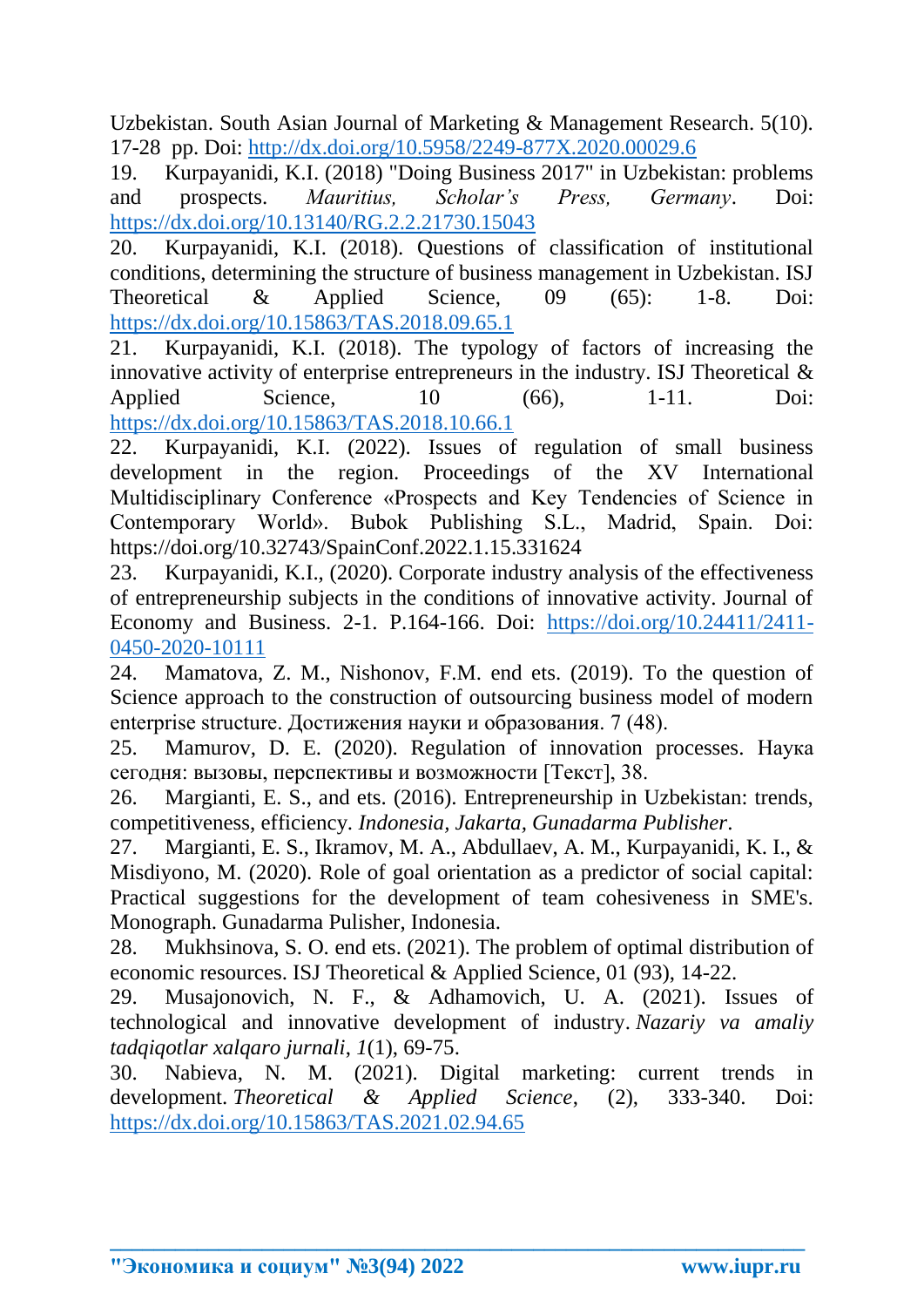31. Nabiyeva, N., Akhunova, S., & ets. (2021). Analysis of the State's Macroeconomic Policy. *Revista Geintec-Gestao Inovacao E Tecnologias*, *11*(4), 4669-4680.

32. Nilufar, N. (2021). The Use of Digital Technology in Marketing. *Бюллетень науки и практики*, *7*(6), 375-381.

33. Resolution of the President of the Republic of Uzbekistan dated 01.05.2019 No. PP4302 "On measures for the further development of industrial cooperation and expansion of production of demanded products"

34. Resolution of the President of the Republic of Uzbekistan dated 28.08.2019 No. PP4426 "On further increasing the responsibility of state and economic management bodies and local executive authorities for the introduction of a new system of localization of production and acceleration of cooperative relations in industries"

35. Ridley, M. (2020). How innovation works: And why it flourishes in freedom. New York: Harper.

36. Stepnov, I. M., Kovalchuk, J. A., & Gorchakova, E. A. (2019). On Assessing the Efficiency of Intracluster Interaction for Industrial Enterprises. *Studies on Russian Economic Development*, *30*(3), 346-354.

37. Stolper, W. F. (2019). Joseph Alois Schumpeter. Princeton University Press.

38. Tkach, D. V. and ets. (2020). Some questions about the impact of the COVID-19 pandemic on the development of business entities. ISJ Theoretical & Applied Science, 11 (91), 1-4. Doi: <https://dx.doi.org/10.15863/TAS.2020.11.91.1>

39. Tsoy, D., Tirasawasdichai, T., & ets. (2021). Role of Social Media in Shaping Public Risk Perception during COVID-19 Pandemic: A Theoretical Review. International Journal of Management Science and Business Administration, 7(2), 35-41.

40. Абдуллаев А. М., Тешабаев А. Э., и др. (2020). Исследование систем управления предприятием: сущность, методы и проблемы // Бюллетень науки и практики. Т. 6. №2. С. 182-192. [https://doi.org/10.33619/2414-](https://doi.org/10.33619/2414-2948/51/18) [2948/51/18](https://doi.org/10.33619/2414-2948/51/18)

41. Кваша, Н. В., Демиденко, Д. С., & Ворошин, Е. А. (2017). Трансформация модели индустриального развития в условиях цифровизации экономики. In *Тенденции развития экономики и промышленности в условиях цифровизации* (pp. 93-116).

42. Курпаяниди К. Актуальные вопросы цифровизации в индустриальном секторе экономики Узбекистана // ОИИ. 2021. №4/S. URL: [https://cyberleninka.ru/article/n/aktualnye-voprosy-tsifrovizatsii-v-](https://cyberleninka.ru/article/n/aktualnye-voprosy-tsifrovizatsii-v-industrialnom-sektore-ekonomiki-uzbekistana)

[industrialnom-sektore-ekonomiki-uzbekistana](https://cyberleninka.ru/article/n/aktualnye-voprosy-tsifrovizatsii-v-industrialnom-sektore-ekonomiki-uzbekistana) (дата обращения: 12.09.2021).

43. Курпаяниди, К. (2021). Actual issues of digitalization in the industrial sector of the economy of Uzbekistan. Общество и инновации, 2(4/S), 201-212.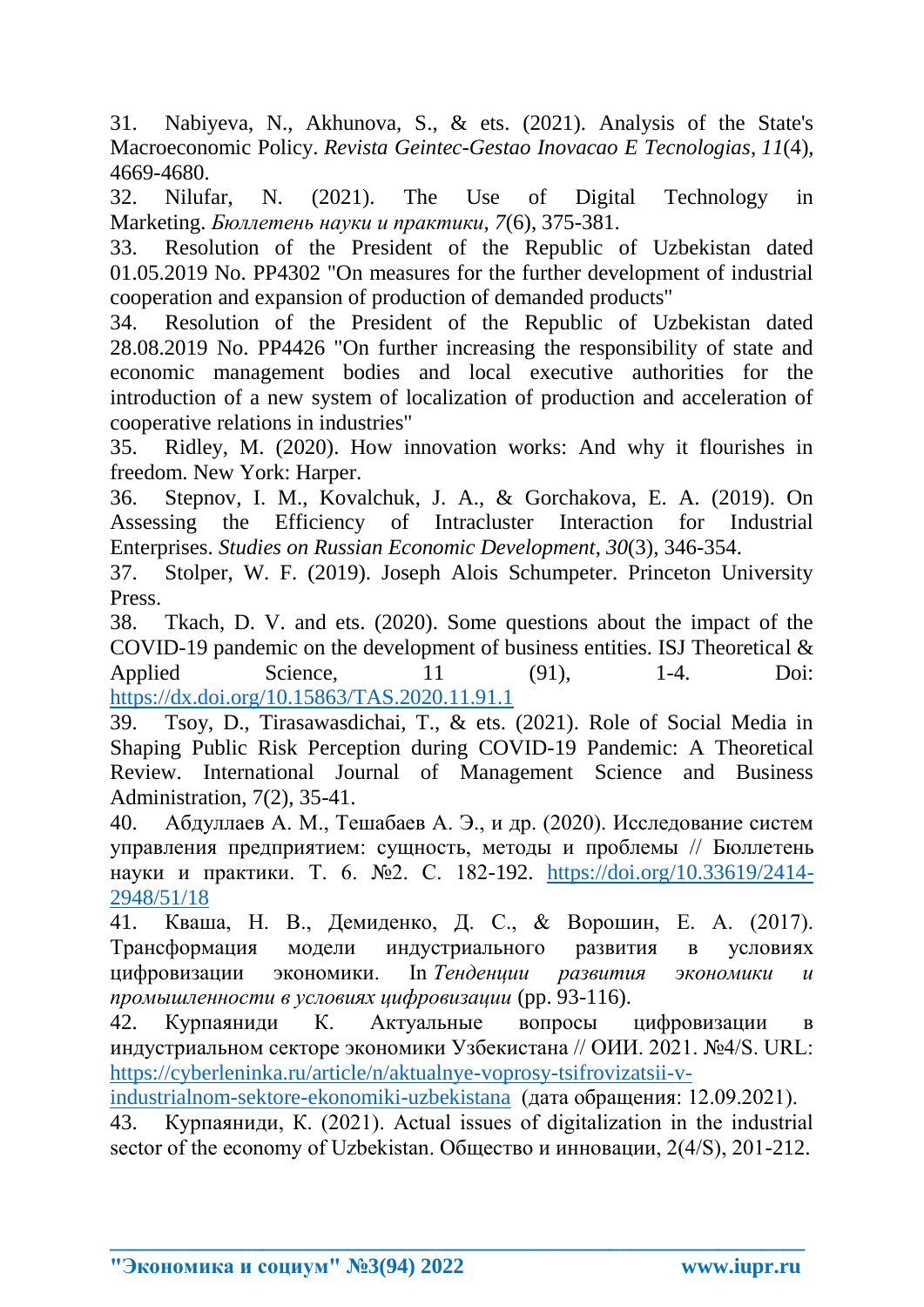44. Курпаяниди, К. И. (2018). К вопросам оценки эффективности предпринимательства в рейтинге FORBES" лучшие страны для бизнеса"(на материалах Республики Узбекистан). Бюллетень науки и практики, 4(3).

45. Курпаяниди, К. И. (2018). К вопросам оценки эффективности предпринимательства в рейтинге Forbes «Лучшие страны для бизнеса» (на материалах Республики Узбекистан). Бюллетень науки и практики. Т. 4. №3. С. 193-202. Doi:<https://doi.org/10.5281/zenodo.1198710>

46. Курпаяниди, К. И. (2018). К вопросам оценки эффективности предпринимательства в рейтинге Forbes «Лучшие страны для бизнеса» (на материалах Республики Узбекистан). *Бюллетень науки и практики.* Т. 4. №3. С. 193-202. Doi:<https://doi.org/10.5281/zenodo.1198710>

47. Курпаяниди, К. И. (2020). Вопросы ведения бизнеса в условиях цифровизации экономики / К. И. Курпаяниди // Управление инновационными и инвестиционными процессами и изменениями в условиях цифровой экономики: Сборник научных трудов по итогам III международной научно-практической конференции, Санкт-Петербург, 27– 28 октября 2020 года / Под редакцией Г.А. Краюхина, Г.Л. Багиева. – Санкт-Петербург: Санкт-Петербургский государственный экономический университет, 2020. – С. 126-133.

48. Курпаяниди, К. И. (2021). Современные концепции и модели развития предпринимательства. *Бюллетень науки и практики,7(9).*

49. Курпаяниди, К. И. Актуальные вопросы инновационной стратегии развития территорий Узбекистана / К. И. Курпаяниди, А. М. Абдуллаев // Финансово-правовые и инновационные аспекты инвестирования экономики региона: Сборник материалов международной научнопрактической конференции, Москва-Фергана, 27 мая 2020 года. – Москва-Фергана: Общество с ограниченной ответственностью "Русайнс", 2020. – С. 166-171.

50. Курпаяниди, К. И. Ўзбекистонда тадбиркорлик муҳитининг замонавий ҳолати ва уни самарали ривожлантириш муаммоларини баҳолаш / К. И. Курпаяниди, М. С. Ашуров; – Mauritius: GlobeEdit, 2019. – 214 с. – ISBN 9786139415571. – DOI 10.13140/RG.2.2.34273.74088.

51. Курпаяниди, К. И., & Абдуллаев, А. М. (2020). Актуальные вопросы инновационной стратегии развития территорий Узбекистана. In Минтақа иқтисодиётини инвестициялашнинг молиявий-ҳуқуқий ва инновацион жиҳатлари (pp. 166-171).

52. Курпаяниди, К., & Ашуров, М.. (2021). Проблемы формирования конкурентоспособной национальной инновационной системы Республики Узбекистан. *Общество и инновации*, *2*(4/S), 213–223. <https://doi.org/10.47689/2181-1415-vol2-iss4/S-pp213-223>

53. Курпаяниди, К.И. (2020). Corporate industry analysis of the effectiveness of entrepreneurship subjects in the conditions of innovative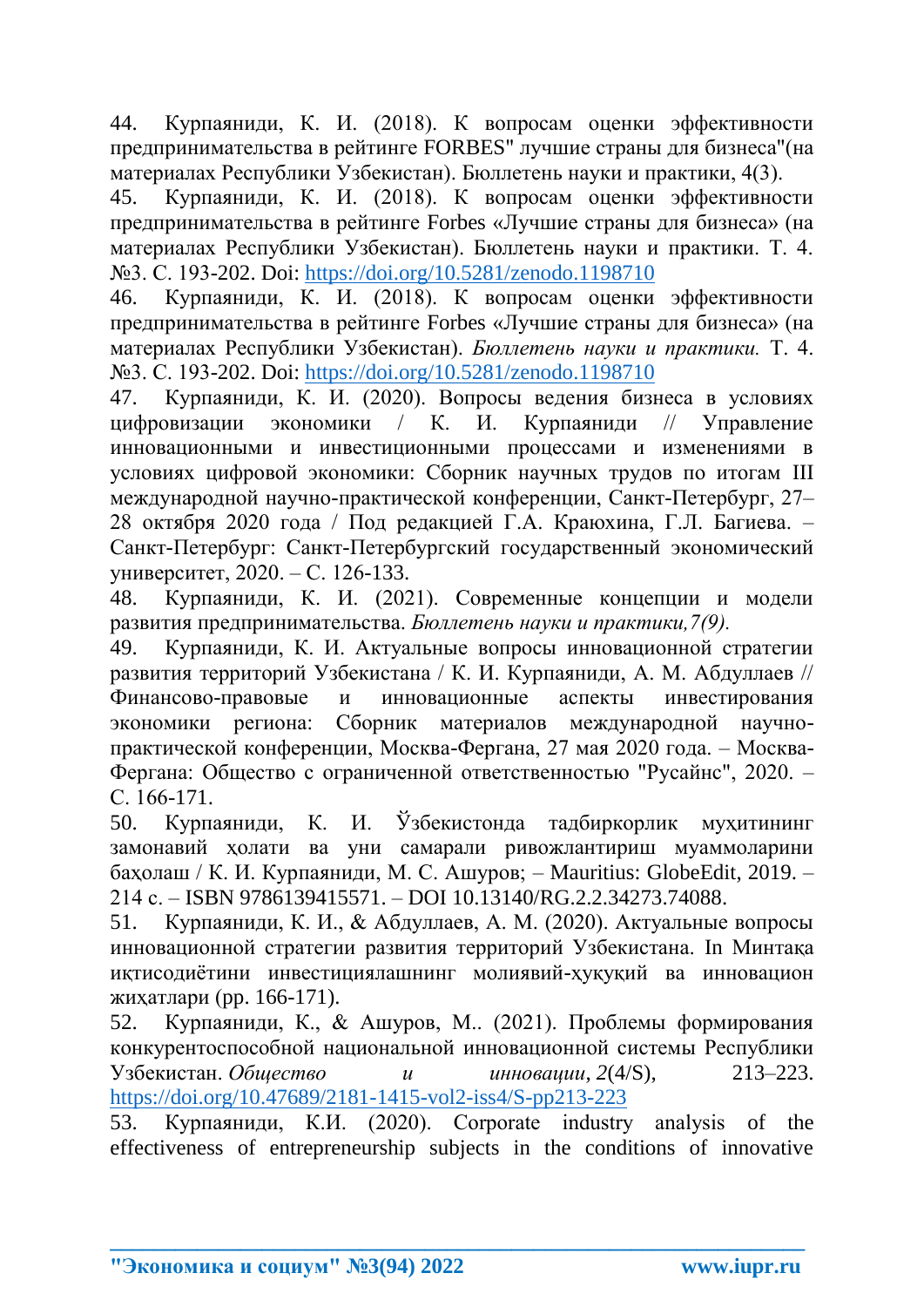activity. Экономика и бизнес: теория и практика - Journal of Economy and Business. 2-1. С.164-166. Doi:<https://doi.org/10.24411/2411-0450-2020-10111>

54. Курпаяниди, К.И. (2021). Создание малых предприятий: саморазвитие или интеграционное развитие, какой путь выбирают страны мира. Проблемы современной экономики, 3.

55. Курпаяниди, К.И. (2021). Создание малых предприятий: саморазвитие или интеграционное развитие, какой путь выбирают страны мира. *Проблемы современной экономики, 3.*

56. Курпаяниди, К.И. (2022). Теоретические аспекты развития предпринимательства. Экономика и бизнес: теория и практика, 3 (85).

57. Мамуров, Д. (2021). Инновационная система предприятия как основа модернизации современной промышленной корпорации. *Общество и инновации*, *2*(4/S), 322–328. [https://doi.org/10.47689/2181-1415-vol2-iss4/S](https://doi.org/10.47689/2181-1415-vol2-iss4/S-pp322-328)[pp322-328](https://doi.org/10.47689/2181-1415-vol2-iss4/S-pp322-328)

58. Мамуров, Д. и др. (2019). Особенности поддержки инновационной деятельности: зарубежный опыт и практика для Узбекистана. Бюллетень науки и практики, 5 (11), 255-261. Doi: [https://doi.org/10.33619/2414-](https://doi.org/10.33619/2414-2948/48/29) [2948/48/29](https://doi.org/10.33619/2414-2948/48/29)

59. Махмудова, Г. Н. Приоритетные направления развития цифровой экосистемы в Узбекистане / Г. Н. Махмудова // Цифровая экономика, умные инновации и технологии: Сборник трудов Национальной (Всероссийской) научно-практической конференции с зарубежным участием, Санкт-Петербург, 18–20 апреля 2021 года. – Санкт-Петербург: Политех-Пресс, 2021. – С. 337-341. – DOI 10.18720/IEP/2021.1/106.

*60.* Муминова, Э.А. (2019). Корпоратив молиявий режалаштиришни ташкил этишда блокчейн технологияси. *Монография. GlobeEdit, ISBN 978- 620-0-50876-8.*

*61.* Муминова, Э.А. (2020). Иқтисодиётнинг турли тармоқларида блокчейн технологиясидан унумли фойдаланиш имкониятлари. *Иқтисодиёт ва таълим, 3. 57-61 P.*

62. Муминова, Э.А. (2019). Вопросы оценки предпринимательской среды для успешного ведения бизнеса. Фундаментальные основы инновационного развития науки и образования : монография. – Пенза: "Наука и Просвещение". – С. 28-41.

63. Муминова, Э.А., Санақулова Б.Р. (2020). Корпоратив молиявий бошқарув жараёнига блокчeйн тeхнологиясини жорий этишнинг ютуқ ва камчиликлари. *Экономика и финансы (Узбекистан).* 1 (133). URL: [https://cyberleninka.ru/article/n/korporativ-moliyaviy-bosh-aruv-zharayoniga-](https://cyberleninka.ru/article/n/korporativ-moliyaviy-bosh-aruv-zharayoniga-blokcheyn-tehnologiyasini-zhoriy-etishning-yutu-va-kamchiliklariь)

[blokcheyn-tehnologiyasini-zhoriy-etishning-yutu-va-kamchiliklari](https://cyberleninka.ru/article/n/korporativ-moliyaviy-bosh-aruv-zharayoniga-blokcheyn-tehnologiyasini-zhoriy-etishning-yutu-va-kamchiliklariь) (дата обращения: 14.11.2021).

64. Набиева, Н. (2021). Научно-теоретические основы разработки маркетинговых стратегий развития предприятий сферы услуг в условиях цифровой экономики. *Общество и инновации*, *2*(4), 12-19.